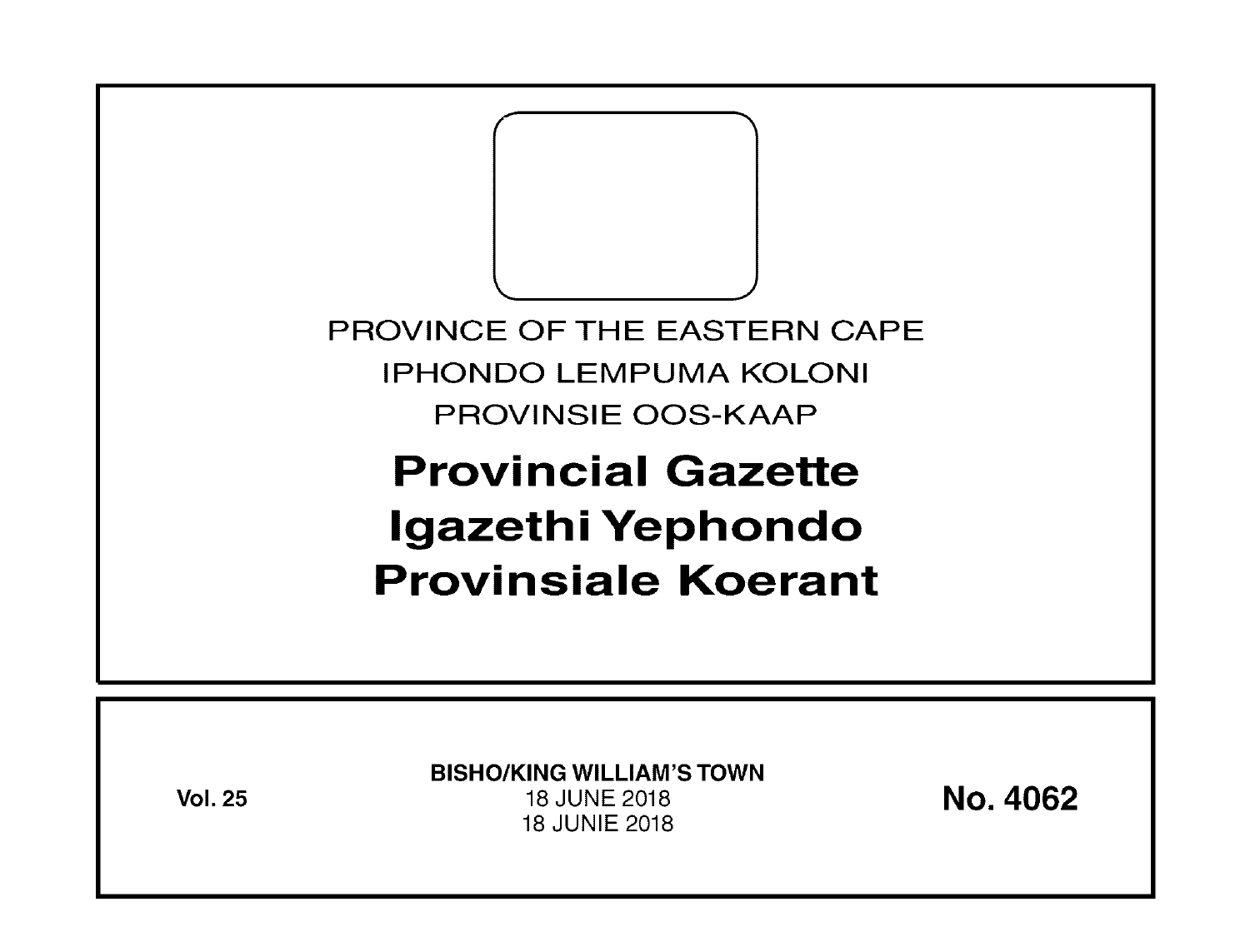# **IMPORTANT NOTICE:**

**THE GOVERNMENT PRINTING WORKS WILL NOT BE HELD RESPONSIBLE FOR ANY ERRORS THAT MIGHT OCCUR DUE TO THE SUBMISSION OF INCOMPLETE I INCORRECT I ILLEGIBLE COPY.** 

**No FUTURE QUERIES WILL BE HANDLED IN CONNECTION WITH THE ABOVE.** 

### **CONTENTS**

|            |                                                                                                                                                                                                        | Gazette | Page |
|------------|--------------------------------------------------------------------------------------------------------------------------------------------------------------------------------------------------------|---------|------|
|            |                                                                                                                                                                                                        | No.     | No.  |
|            | <b>PROVINCIAL NOTICES • PROVINSIALE KENNISGEWINGS</b>                                                                                                                                                  |         |      |
| 102<br>103 | Eastern Cape Use of Official Languages Act (8/2016): Commencement of the Act: 2 July 2018<br>Local Government: Municipal Demarcation Act (27/1998): Notice in terms of section 21 of the Act (Eastern) | 4062    | 11   |
|            |                                                                                                                                                                                                        | 4062    | 12   |
| 104        |                                                                                                                                                                                                        | 4062    | 25   |
|            | LOCAL AUTHORITY NOTICES • PLAASLIKE OWERHEIDS KENNISGEWINGS                                                                                                                                            |         |      |
| 105        | Municipal Ordinance (20/1974): Closing of a portion of Becker Street adjoining Erf 755 and 2912, Aliwal                                                                                                | 4062    | 26   |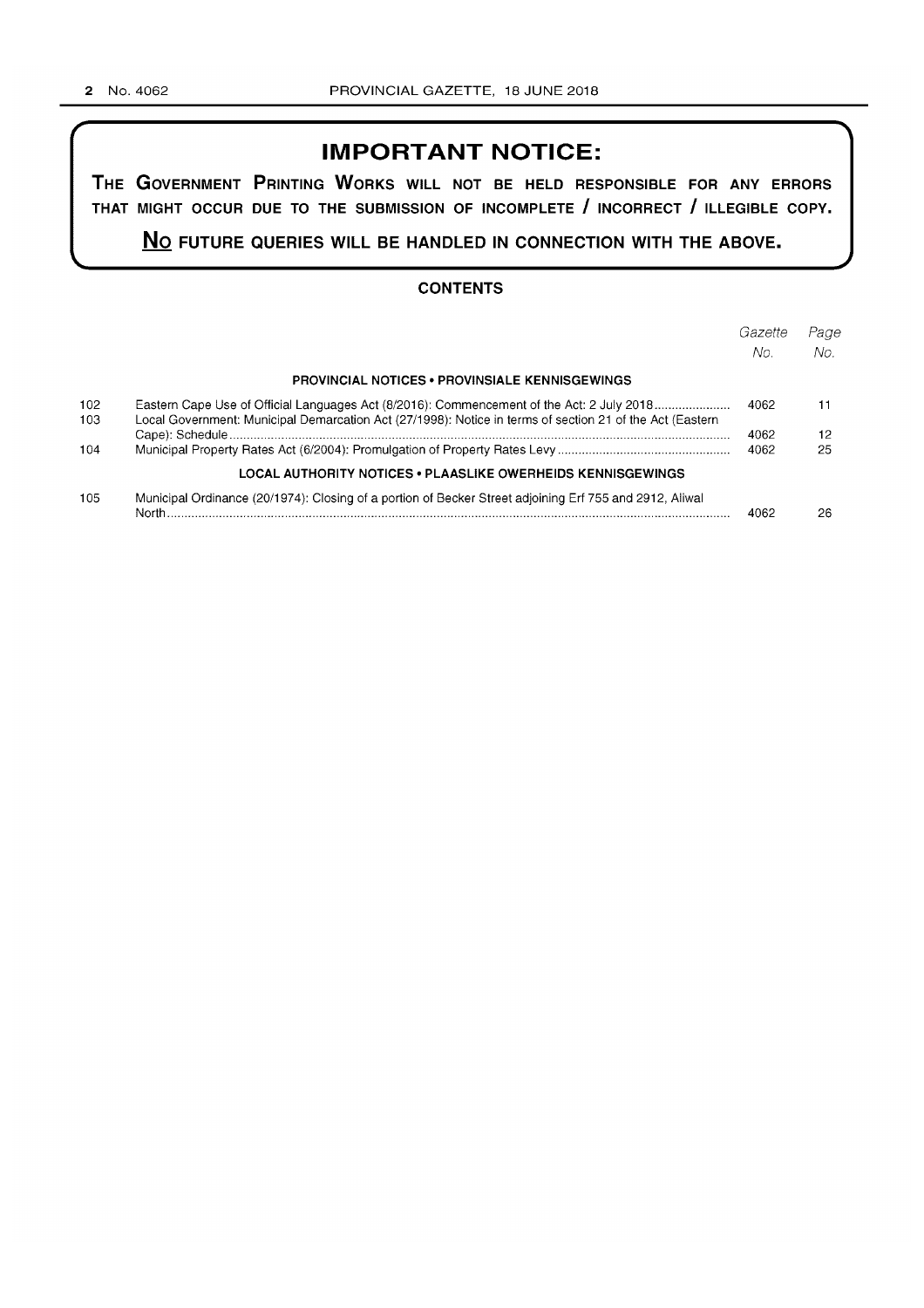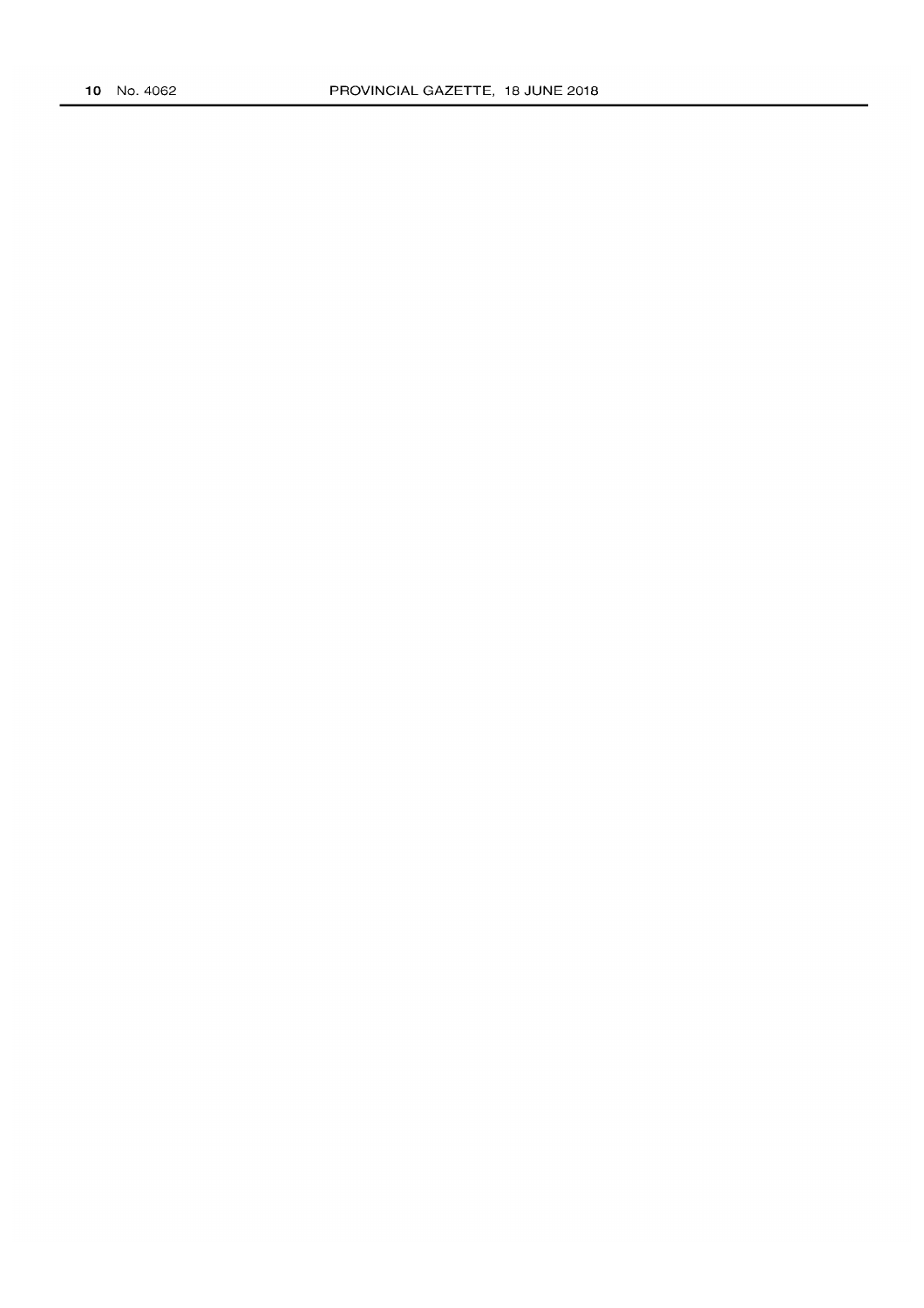# PROVINCIAL NOTICES • PROVINSIALE KENNISGEWINGS

## **PROVINCIAL NOTICE 102 OF 2018**

## **PROVINCE OF THE EASTERN CAPE**

## **OFFICE OF THE PREMIER**

## **PROCLAMATION**

## **by the Premier**

## **COMMENCEMENT OF THE EASTERN CAPE USE OF OFFICIAL LANGUAGES ACT, 2016 (ACT NO.8 OF 2016)**

I, **PHUMULO MASUALLE,** Premier of the Province of the Eastern Cape acting in terms of section 14 of the Eastern Cape Use of Official Languages Act, 2016 (Act No. 8 of 2016) hereby determine that the aforementioned Act shall come into operation on the 2<sup>nd</sup> of July 2018.

Given under my hand at Bhisho, on this the .... ~? ... day of .... ~~J 2018

**PHUMULO MASUALLE PREMIER OF THE PROVINCE OF THE EASTERN CAPE**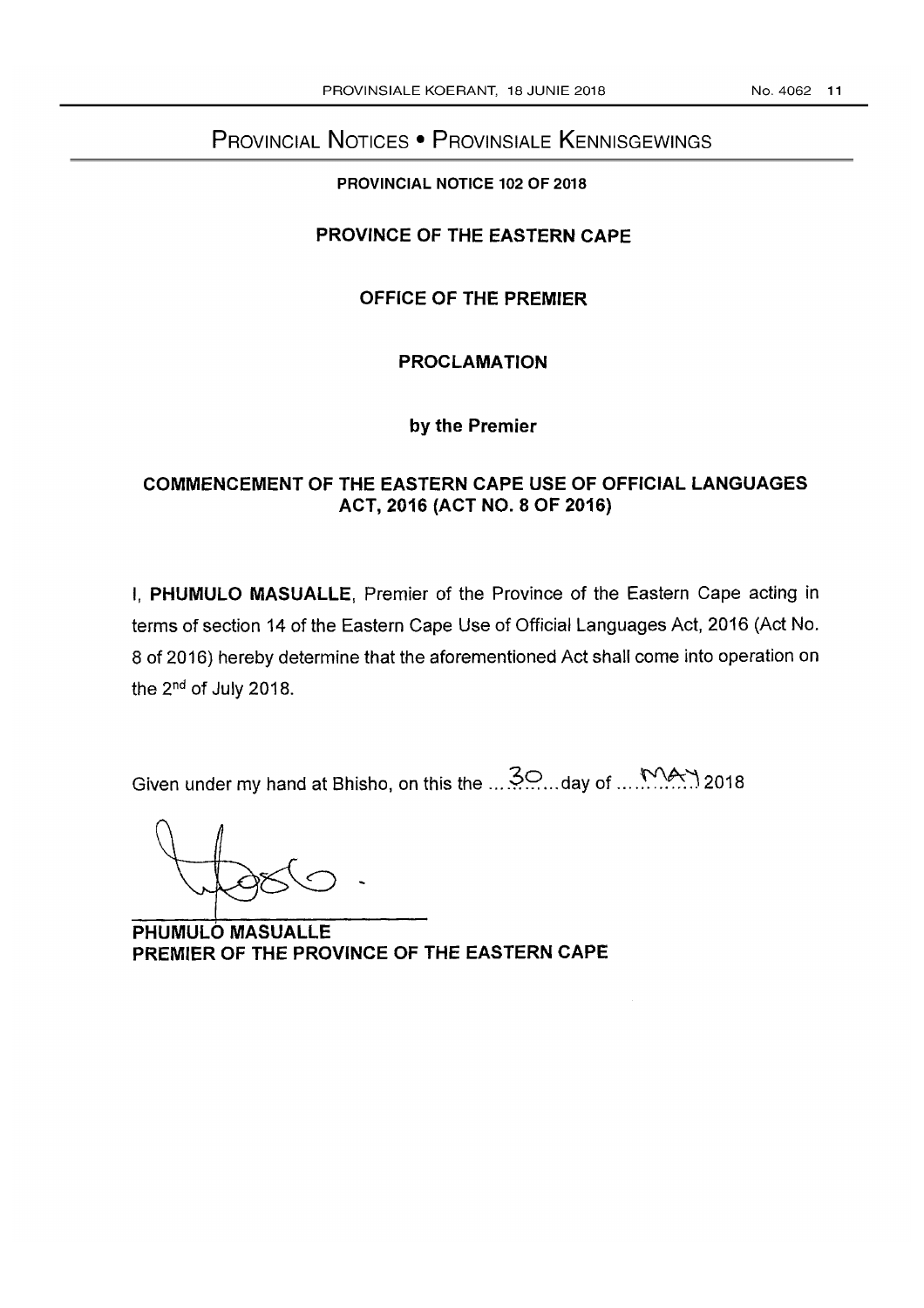#### PROVINCIAL NOTICE 103 OF 2018



### MUNICIPAL DEMARCATION BOARD NOTICE IN TERMS OF SECTION 21 OF THE LOCAL GOVERNMENT: MUNICIPAL DEMARCATION ACT, 1998 (Eastern Cape)

In terms of Section 21 of the Local Government: Municipal Demarcation Act, 1998 (Act No.2? of 1998) the Municipal Demarcation Board has re-determined the boundaries of the municipalities listed in the Schedule.

Any person aggrieved by the re-determinations listed in the Schedule may submit objections within 30 days of publication of this notice to:

The Municipal Demarcation Board Private Bag x123 Centurion 0046 South Africa Fax: 012-3422480 E-mail: registry@demarcation.org.za

Objections must be based on the criteria provided for in Sections 24 and 25 of the Demarcation Act and must include the Names, and contact details of the person or organisation making representations. The relevant reference number (DEM No.) must please be used in any correspondence with the MOB.

A map for each OEM Number can be downloaded from the MOB's web-site (www.demarcation.org.za). or on request from the MOB by sending an email to daniel@demarcation.org.za or by calling Ayanda at 012 342 2481 for more information on how to acquire maps.

The relevant reference number (DEM number) must please be used in any correspondence with the Board.

Where there is a discrepancy between the description and the map, the map will prevail.

MS JANE THUPANA CHAIRPERSON: MUNICIPAL DEMARCATION BOARD

Chairperson: Ms Jane Thupana • Deputy Chairperson: Mr Ashraf M Adam<br>Members: Prof IE Konyn • Mr LD Tsotetsi • Mr S Dzengwa •<br>Ms SD Wiggins • Mr MM Wildebees • Ms MS Mooki

Eco Origins Office Park Block C1<br>349 Witch-Hazel Avenue<br>Highveld, 0157

Tel: 012 342 2481<br>Email: <u>info@demarcation.org.za</u> Web: www.demarcation.org.za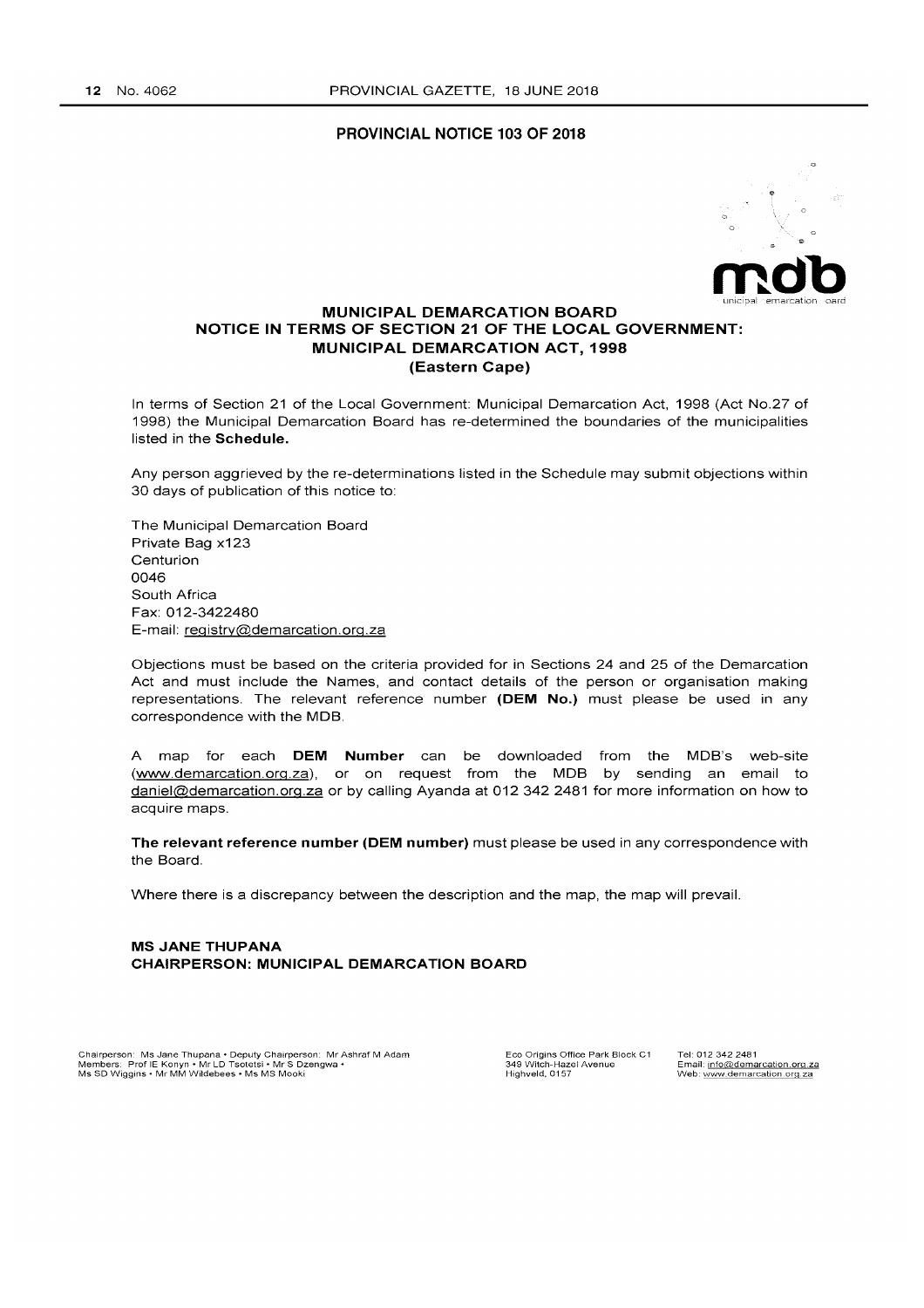## **SCHEDULE**

| <b>DEM NO</b>  | <b>AFFECTED MUNICIPALITIES</b>                                                                                                                                                                      | <b>DESCRIPTION</b>                                                                                                                                                                                                                                                                                                                                                                                                                                                                                                                                                                                                                                                                                                                                                                                                                                                                                                                                                                                                                                                                |
|----------------|-----------------------------------------------------------------------------------------------------------------------------------------------------------------------------------------------------|-----------------------------------------------------------------------------------------------------------------------------------------------------------------------------------------------------------------------------------------------------------------------------------------------------------------------------------------------------------------------------------------------------------------------------------------------------------------------------------------------------------------------------------------------------------------------------------------------------------------------------------------------------------------------------------------------------------------------------------------------------------------------------------------------------------------------------------------------------------------------------------------------------------------------------------------------------------------------------------------------------------------------------------------------------------------------------------|
| <b>DEM5028</b> | <b>Ngqushwa Local Municipality</b><br>(EC126), Amathole District<br>Municipality (DC12), Buffalo City<br>Metropolitan Municipality (BUF)                                                            | of Section<br>21<br>of the<br>terms<br>Local<br>In.<br>Government: Municipal Demarcation Act,<br>1998 (Act No. 27 of 1998) the Municipal<br>Demarcation Board has re-determined the<br>municipal boundaries of Ngqushwa Local<br>Municipality (EC126), Amathole<br><b>District</b><br>Municipality<br>(DC12)<br>and<br><b>Buffalo</b><br>City<br>Metropolitan Municipality (BUF) by excluding<br>the remaining portion of Zimbaba Location<br>from the municipal areas of Ngqushwa Local<br>Municipality (EC126) and Amathole District<br>Municipality (DC12) by including it into the<br>municipal area of Buffalo City Metropolitan<br>Municipality (BUF). The proposed boundary is<br>to be aligned to the valley South of Zimbaba<br>Location.                                                                                                                                                                                                                                                                                                                                |
| <b>DEM5031</b> | Inxuba Yethemba Local<br>Municipality (EC131), Chris Hani<br>District Municipality (DC13), Blue<br><b>Crane Route Local Municipality</b><br>(EC102), Sarah Baartman District<br>Municipality (DC10) | of Section 21<br>terms<br>of the<br>Local<br>In.<br>Government: Municipal Demarcation Act,<br>1998 (Act No. 27 of 1998) the Municipal<br>Demarcation Board has re-determined the<br>municipal boundaries of Inxuba Yethemba<br>Local Municipality (EC131), Chris Hani District<br>Municipality (DC13), Blue Crane Route Local<br>Municipality (EC102) and Sarah Baartman<br>District Municipality (DC10) by (1) excluding a<br>portion of Farm Sneeuwbergs Kloof 2 from the<br>municipal areas of Inxuba Yethemba Local<br>Municipality (EC131), Chris Hani District<br>Municipality (DC13) and by including it into the<br>municipal areas of Blue Crane Route Local<br>Municipality (EC102) and Sarah Baartman<br>District Municipality (DC10); (2) excluding a<br>portion of Farm Grootvlei 447 from the<br>municipal areas of Blue Crane Route Local<br>Municipality (EC102), Sarah Baartman District<br>Municipality (DC10) and by including it into the<br>municipal areas of Inxuba Yethemba Local<br>Municipality (EC131) and Chris Hani District<br>Municipality (DC13). |
| <b>DEM5032</b> | <b>Great Kei Local Municipality</b><br>(EC123), Amathole District<br>Municipality (DC12), Buffalo City<br>Metropolitan Municipality (BUF)                                                           | terms of Section 21 of the<br>Local<br>In.<br>Government: Municipal Demarcation Act,<br>1998 (Act No. 27 of 1998) the Municipal<br>Demarcation Board has re-determined the<br>municipal boundaries of Great Kei Local<br>Municipality<br>(EC123),<br>Amathole<br>District                                                                                                                                                                                                                                                                                                                                                                                                                                                                                                                                                                                                                                                                                                                                                                                                         |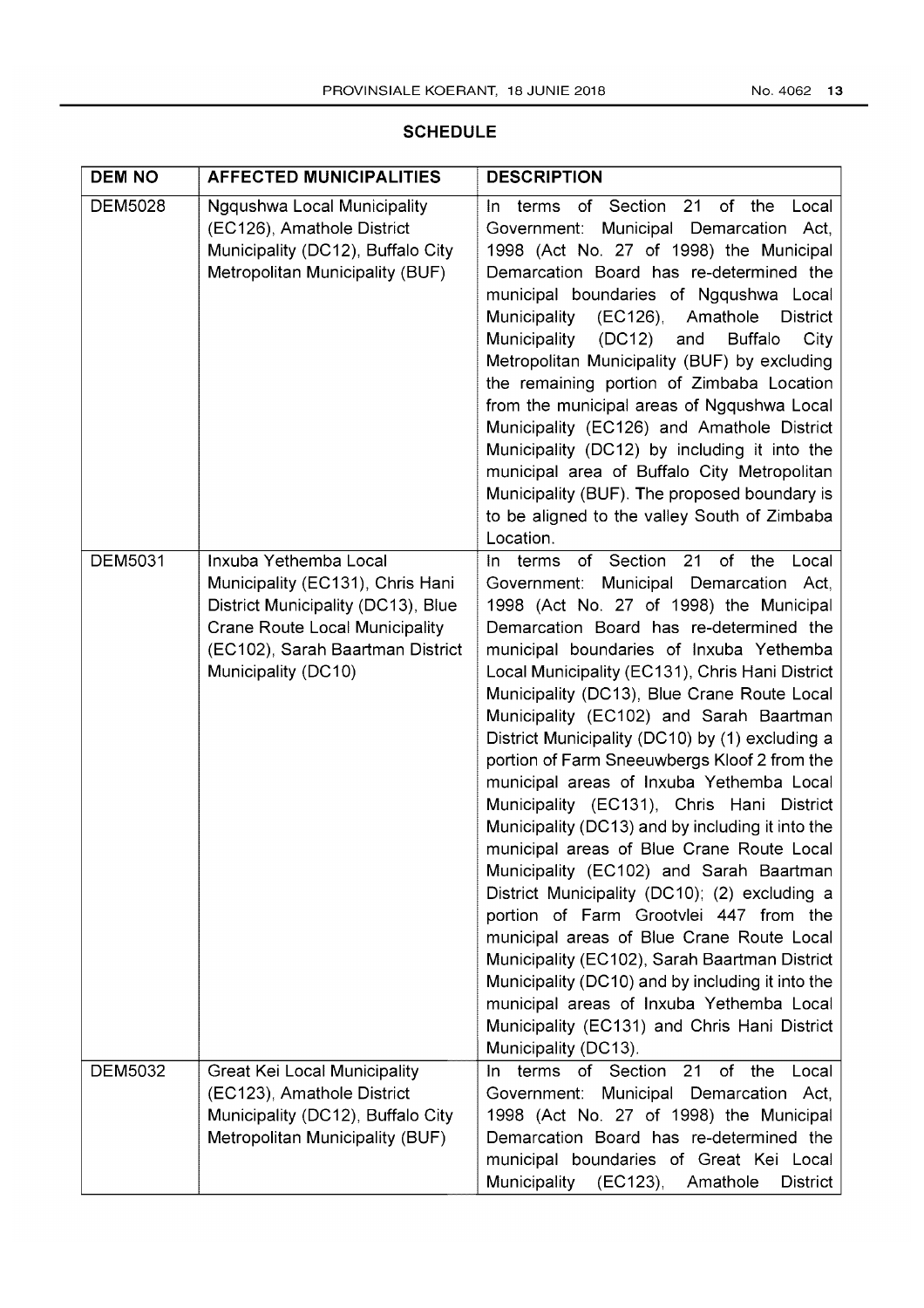|                |                                                                        | Municipality (DC12), Buffalo City Metropolitan                              |
|----------------|------------------------------------------------------------------------|-----------------------------------------------------------------------------|
|                |                                                                        | Municipality (BUF) by (1) excluding a portion                               |
|                |                                                                        | of portion 3 of Farm 433 from the municipal                                 |
|                |                                                                        | area of Buffalo City Metropolitan Municipality                              |
|                |                                                                        | (BUF), and by including it into the municipal                               |
|                |                                                                        | areas of Great Kei Local Municipality (EC123)                               |
|                |                                                                        | and Amathole District Municipality (DC12); (2)                              |
|                |                                                                        | excluding portion 3 of Farm 443 and portion 2                               |
|                |                                                                        | of Farm Grootboom 19 from the municipal                                     |
|                |                                                                        | areas of Great Kei Local Municipality (EC123),                              |
|                |                                                                        | Amathole District Municipality (DC12) and by                                |
|                |                                                                        | including them into the municipal area of                                   |
|                |                                                                        |                                                                             |
| <b>DEM5113</b> |                                                                        | Buffalo City Metropolitan Municipality (BUF).<br>of the<br>of Section<br>21 |
|                | <b>Walter Sisulu Local Municipality</b><br>(EC145), Joe Gqabi District | terms<br>Local<br>In.<br>Municipal Demarcation Act,<br>Government:          |
|                |                                                                        |                                                                             |
|                | Municipality (DC14), Enoch                                             | 1998 (Act No. 27 of 1998) the Municipal                                     |
|                | Mgijima Local Municipality                                             | Demarcation Board has re-determined the                                     |
|                | (EC139), Chris Hani District                                           | municipal boundaries of Walter Sisulu Local                                 |
|                | Municipality (DC13)                                                    | Municipality (EC145), Joe Gqabi District                                    |
|                |                                                                        | Municipality (DC14), Enoch Mgijima Local                                    |
|                |                                                                        | Municipality (EC139) and Chris Hani District                                |
|                |                                                                        | Municipality (DC13) by excluding a portion of                               |
|                |                                                                        | portion 1 of Farm 111, a portion of portion 12                              |
|                |                                                                        | of Farm Groot Stryd Poort 109 and a portion of                              |
|                |                                                                        | portion 7 of Groot Stryd Poort 109 from the                                 |
|                |                                                                        | municipal areas of Enoch Mgijima Local                                      |
|                |                                                                        | Municipality (EC139), Chris Hani District                                   |
|                |                                                                        | Municipality (DC13), and by including them                                  |
|                |                                                                        | into the municipal areas of Walter Sisulu Local                             |
|                |                                                                        | Municipality (EC145) and Joe Gqabi District                                 |
|                |                                                                        | Municipality (DC14).                                                        |
| DEM5158        | Dr Beyers Naude Local                                                  | terms<br>of Section 21 of the<br>Local<br>In.                               |
|                | Municipality (EC101), Sunday's                                         | Municipal Demarcation Act,<br>Government:                                   |
|                | <b>River Valley Local Municipality</b>                                 | 1998 (Act No. 27 of 1998) the Municipal                                     |
|                | (EC106)                                                                | Demarcation Board has re-determined the                                     |
|                |                                                                        | municipal boundaries of Dr Beyers Naude                                     |
|                |                                                                        | Local Municipality (EC101) and Sunday's                                     |
|                |                                                                        | River Valley Local Municipality (EC106) by                                  |
|                |                                                                        | excluding a portion of Farm Paarden Laaghte                                 |
|                |                                                                        | 62 and a portion of Farm Blaaubosch Kuil 669                                |
|                |                                                                        | from the municipal area of Dr Beyers Naude                                  |
|                |                                                                        | Local Municipality (EC101) and by including                                 |
|                |                                                                        | them into the municipal area of Sunday's River                              |
|                |                                                                        | Valley Local Municipality (EC106).                                          |
| <b>DEM5191</b> | <b>Ndlambe Local Municipality</b>                                      | In terms of Section<br>21<br>of the<br>Local                                |
|                | (EC105), Makana Local                                                  | Municipal Demarcation Act,<br>Government:                                   |
|                | Municipality (EC104)                                                   | 1998 (Act No. 27 of 1998) the Municipal                                     |
|                |                                                                        | Demarcation Board has re-determined the                                     |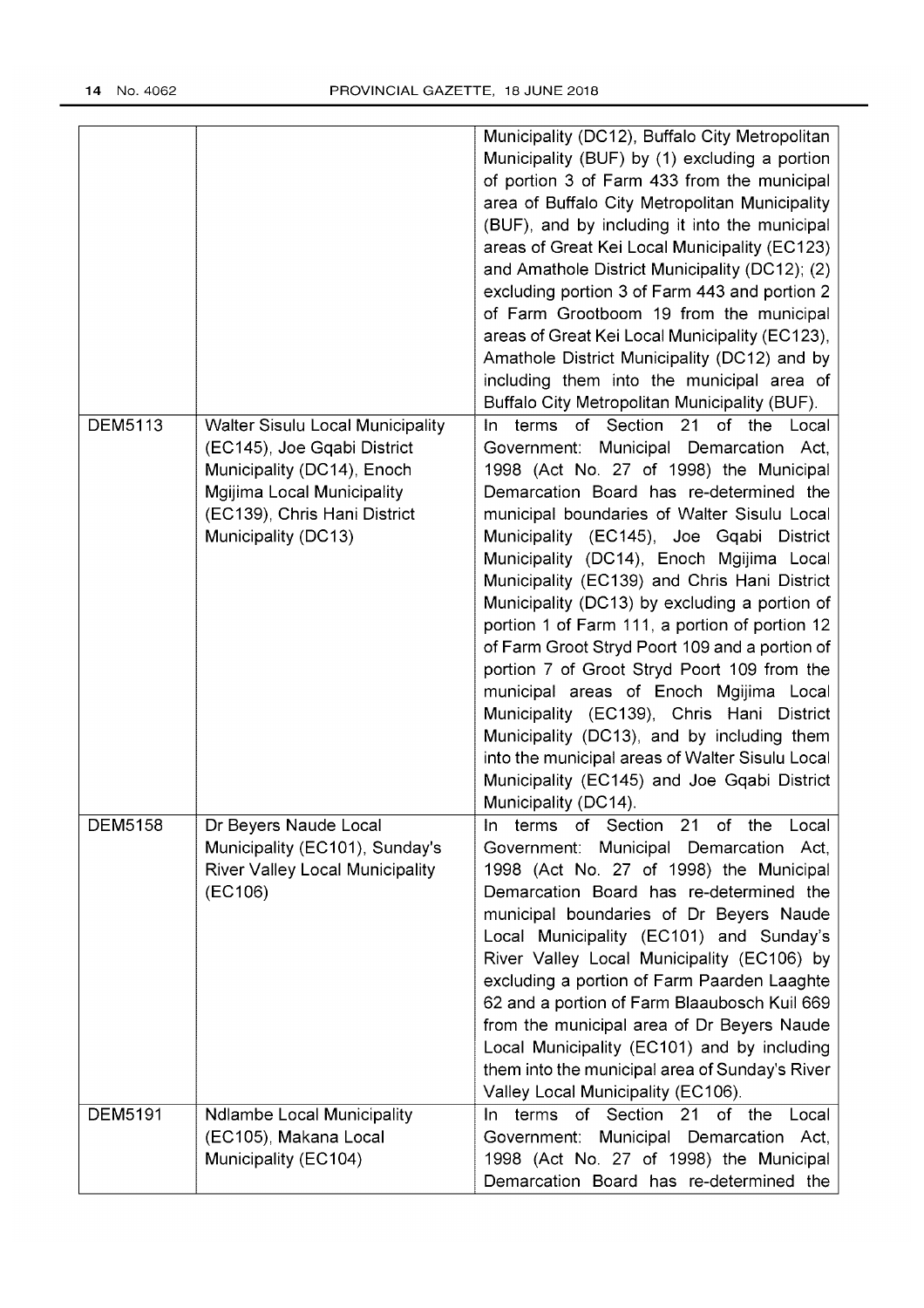|                |                                   | municipal boundaries of Ndlambe Local                  |
|----------------|-----------------------------------|--------------------------------------------------------|
|                |                                   | Municipality (EC105) and Makana<br>Local               |
|                |                                   | Municipality (EC104) by (1) excluding a                |
|                |                                   |                                                        |
|                |                                   | portion of Farm Union 220 from the municipal           |
|                |                                   | area of Ndlambe Local Municipality (EC105),            |
|                |                                   | and by including it into the municipal area of         |
|                |                                   | Makana Local Municipality (EC104); (2)                 |
|                |                                   | excluding a portion of Farm Bushfontein 548            |
|                |                                   | from the municipal area of Makana Local                |
|                |                                   | Municipality (EC104) by including it into the          |
|                |                                   | municipal area of Ndlambe Local Municipality           |
|                |                                   | (EC105); (3) excluding a portion of Farm               |
|                |                                   | Salem 498 from the municipal area of Makana            |
|                |                                   | Local Municipality (EC104) and by including it         |
|                |                                   | into the municipal area of Ndlambe Local               |
|                |                                   | Municipality (EC105); (4) excluding a portion          |
|                |                                   | of Farm Salem 498 from the municipal area of           |
|                |                                   | Ndlambe Local Municipality (EC105) and by              |
|                |                                   | including it into the municipal area of Makana         |
|                |                                   | Local Municipality (EC104).                            |
| <b>DEM5192</b> | <b>Ndlambe Local Municipality</b> | In terms of Section 21 of the<br>Local                 |
|                | (EC105), Makana Local             | Government: Municipal Demarcation Act,                 |
|                | Municipality (EC104)              | 1998 (Act No. 27 of 1998) the Municipal                |
|                |                                   | Demarcation Board has re-determined the                |
|                |                                   | boundaries of Ndlambe Local Municipality               |
|                |                                   | (EC105) and Makana Local Municipality                  |
|                |                                   | (EC104) by (1) excluding portions of Farm              |
|                |                                   | Albany RD 666 and Farm Spring Grove 295                |
|                |                                   | from the municipal area of Ndlambe Local               |
|                |                                   | Municipality (EC105) and by including them             |
|                |                                   | into the municipal area of Makana Local                |
|                |                                   | Municipality (EC104); (2) excluding portions of        |
|                |                                   | Farm Albany RD 666 and Farm Spring Grove               |
|                |                                   | 295 from the municipal area of Makana Local            |
|                |                                   | Municipality (EC104) and by including them             |
|                |                                   | into the municipal area of Ndlambe Local               |
|                |                                   | Municipality (EC105).                                  |
| DEM5193        | Intsika Yethu Local Municipality  | of Section<br>of<br>terms<br>21<br>the<br>Local<br>In. |
|                | (EC135), Sakhisizwe Local         | Government: Municipal Demarcation Act,                 |
|                | Municipality (EC138)              | 1998 (Act No. 27 of 1998) the Municipal                |
|                |                                   | Demarcation Board has re-determined the                |
|                |                                   | municipal boundaries of Sakhisizwe Local               |
|                |                                   | Municipality (EC138) and Intsika Yethu Local           |
|                |                                   |                                                        |
|                |                                   | Municipality (EC135) by excluding Zinquthu             |
|                |                                   | Village<br>and<br>sub-Villages<br>its<br>including     |
|                |                                   | Sidwadweni,<br>Blasini,<br>Ekuxeni<br>and              |
|                |                                   | Umntla/Maseleni from the municipal area of             |
|                |                                   | Intsika Yethu Local Municipality (EC135) and           |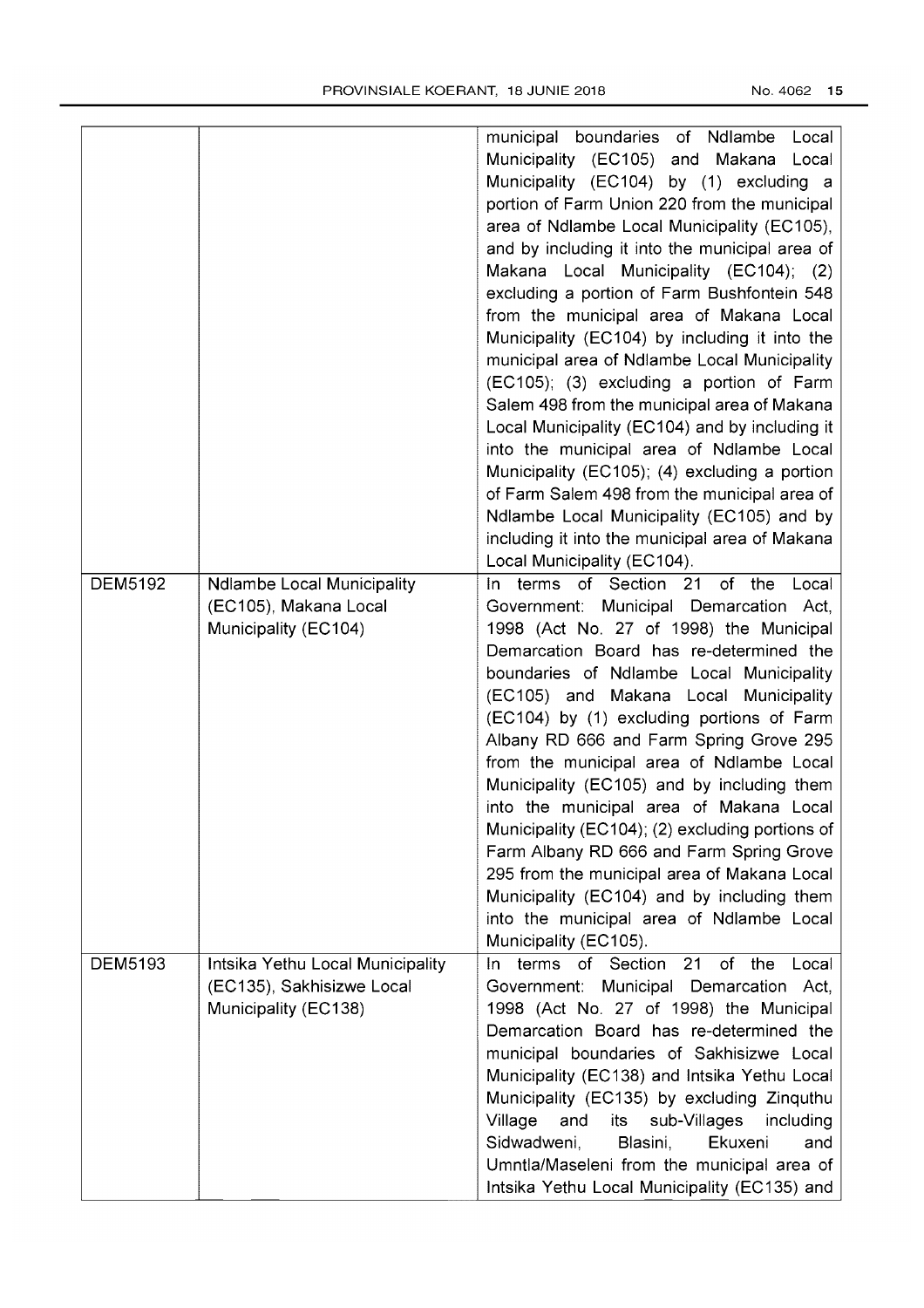| by including them into the Municipal area of |  |
|----------------------------------------------|--|
| Sakhisizwe Local Municipal (EC138). The      |  |
| municipal boundary must be aligned to the    |  |
| Ehlathini traditional area boundary.         |  |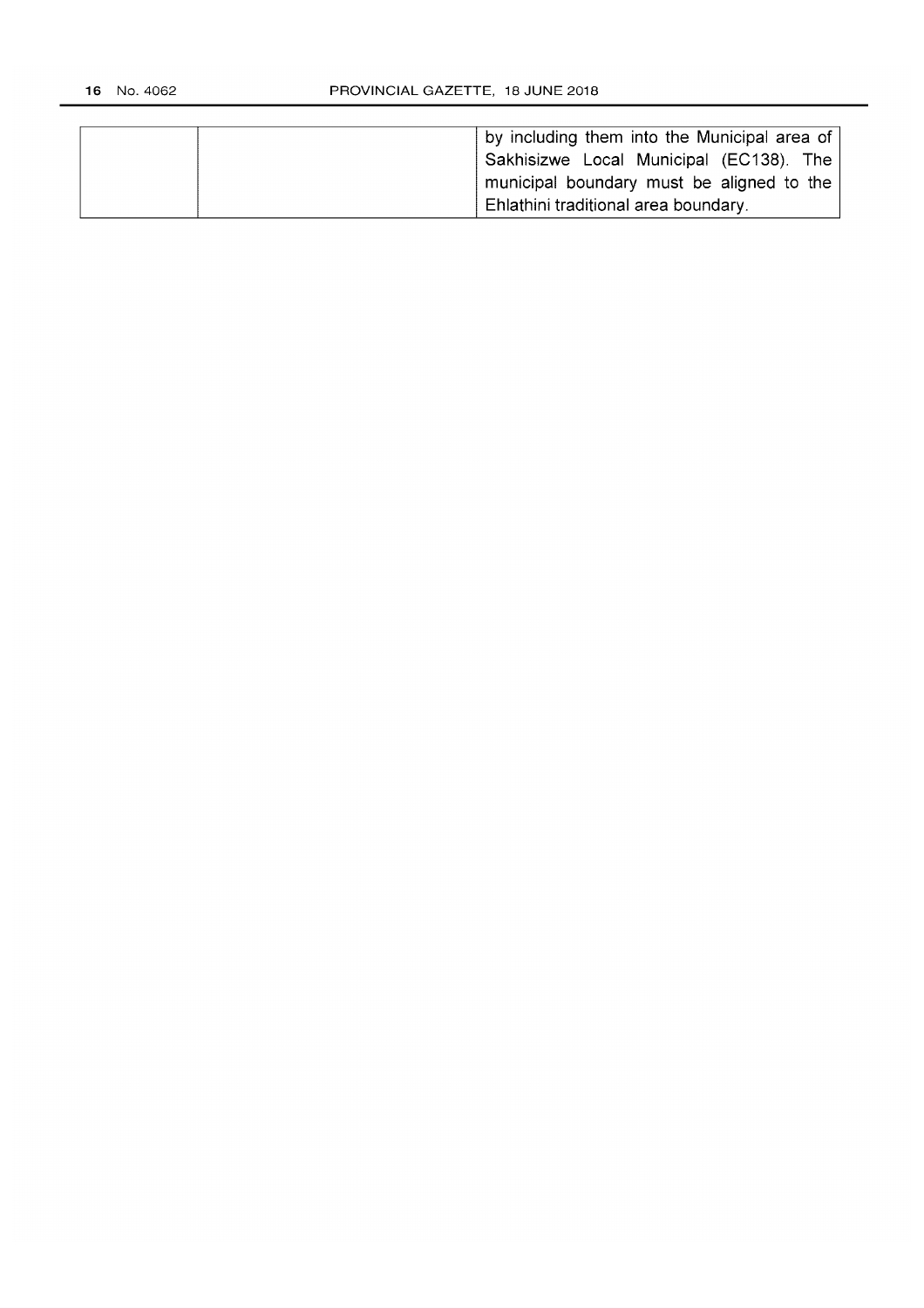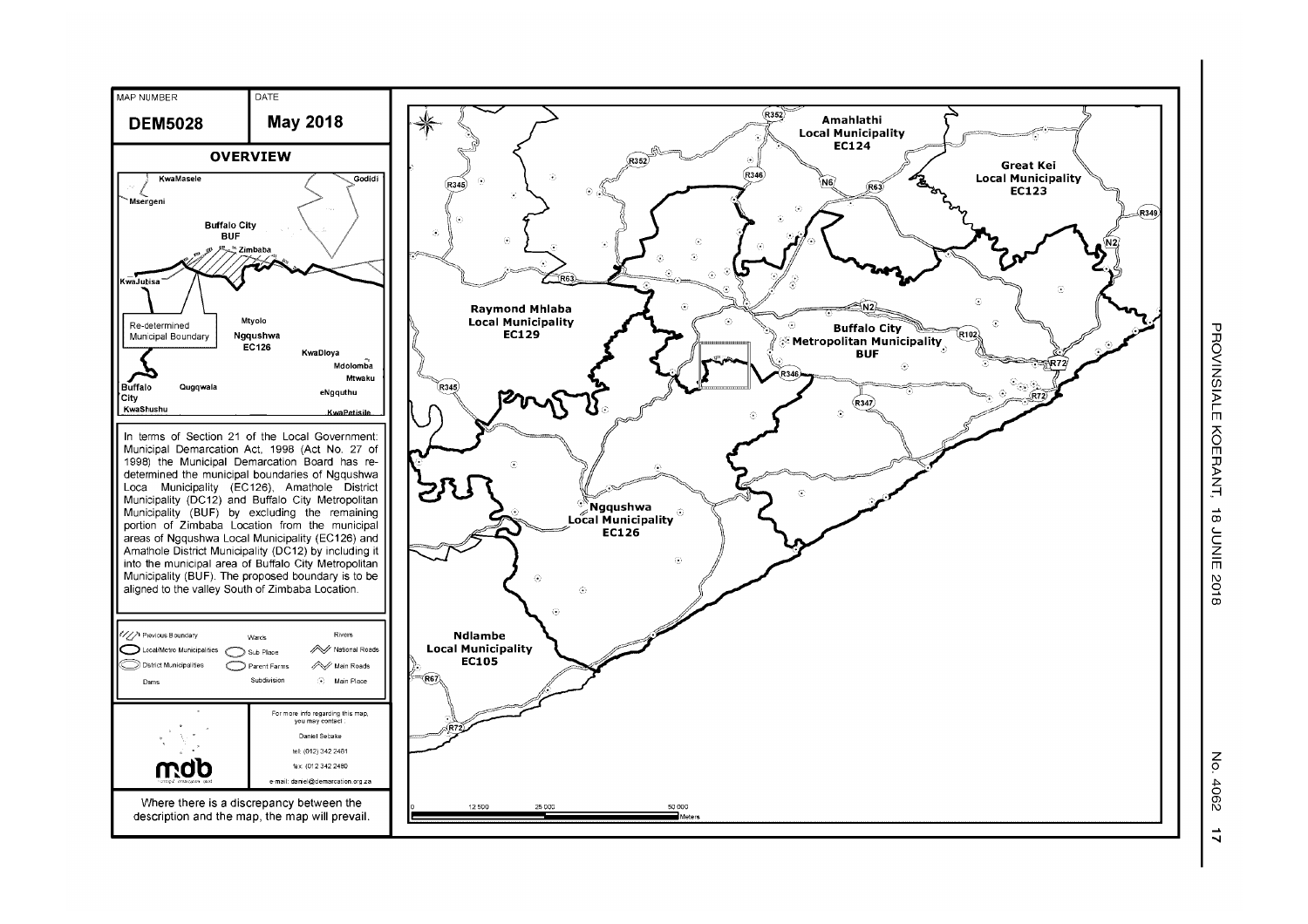0) z o 4062

...

]<br>፱ NCIAL GAZETTE, 8 IOZ 3NO 6

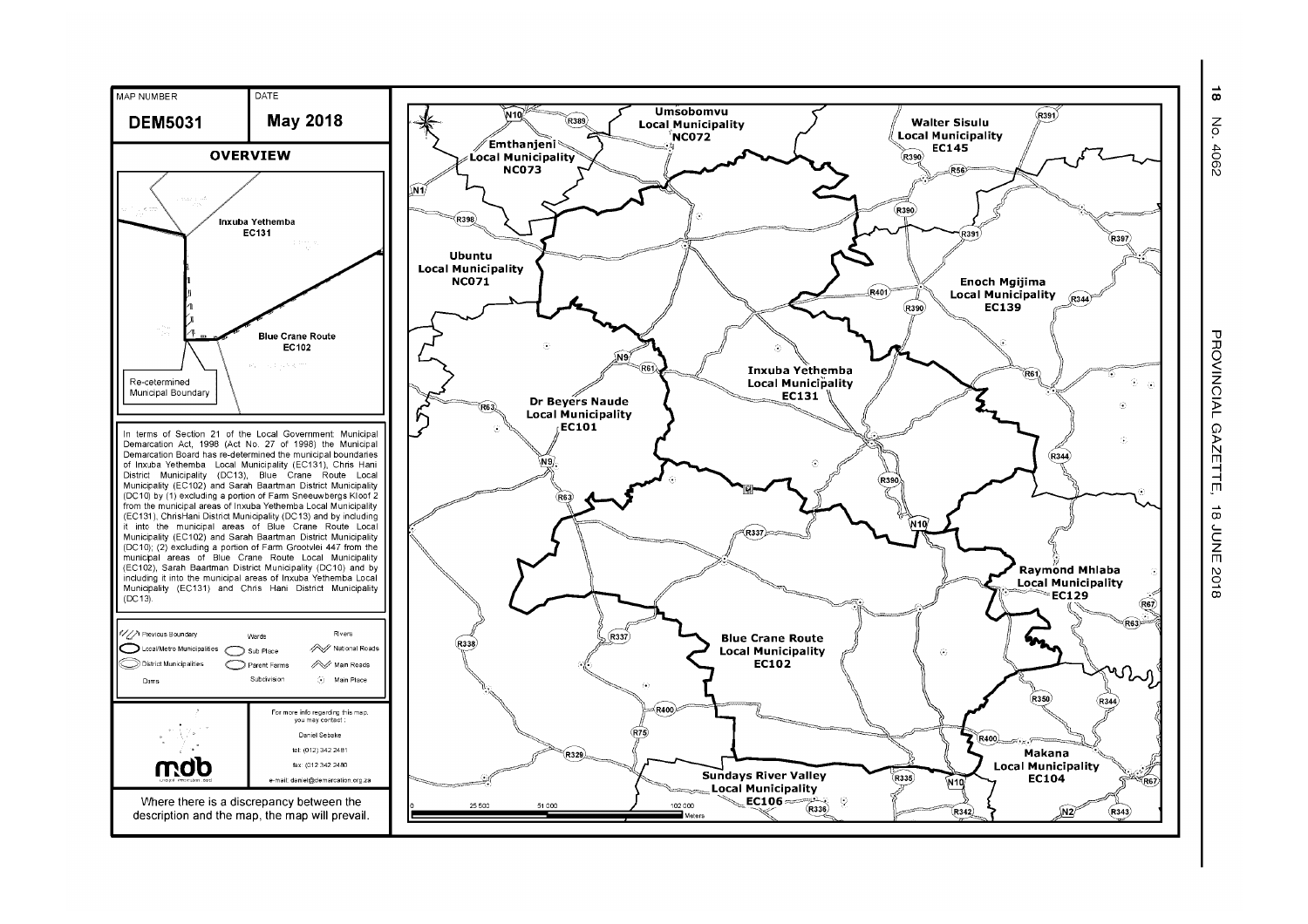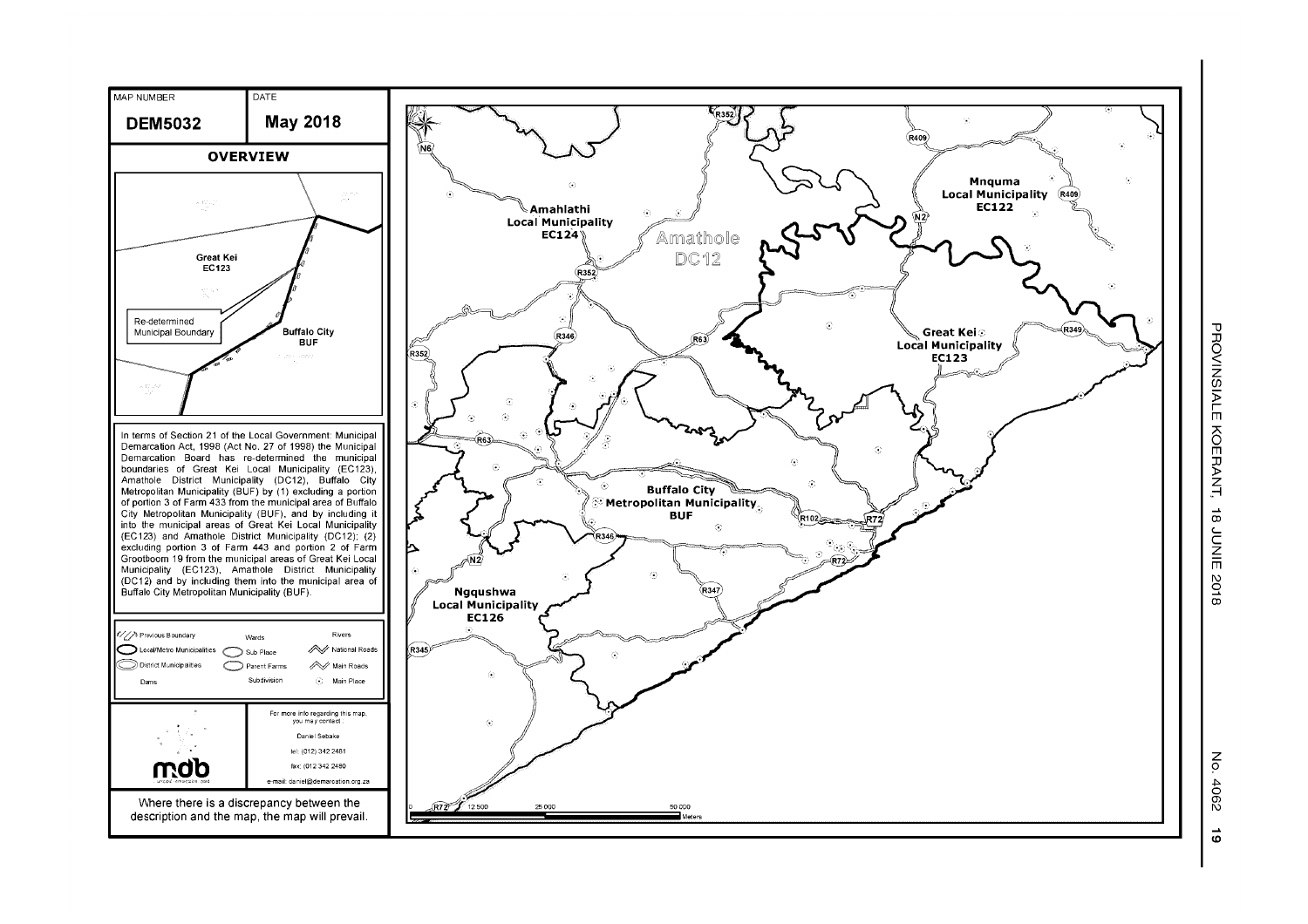**zo**  $\overline{5}$  $-4062$ 

<u>ን</u> NCIAL GAZETTE **BUNE** 2018

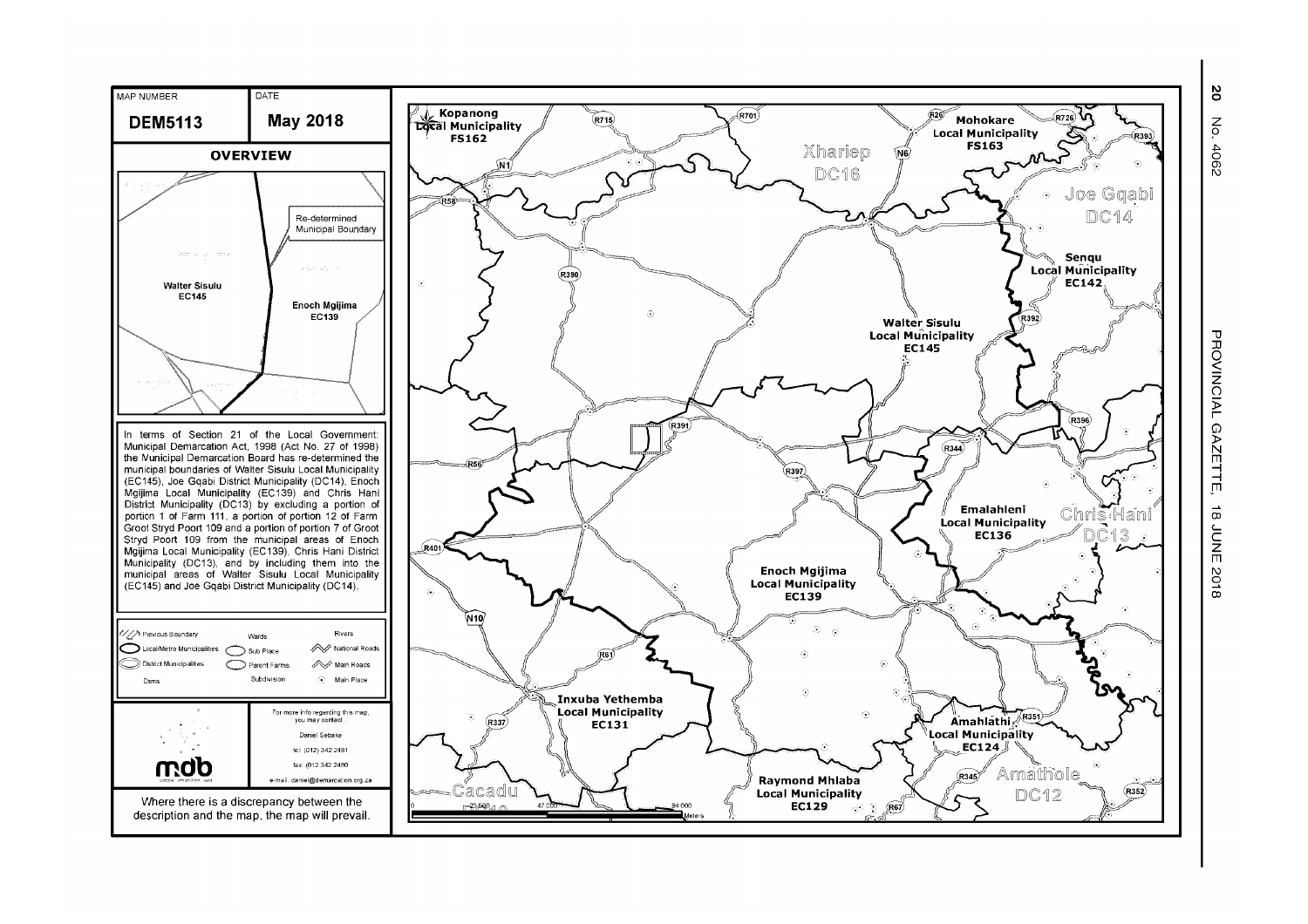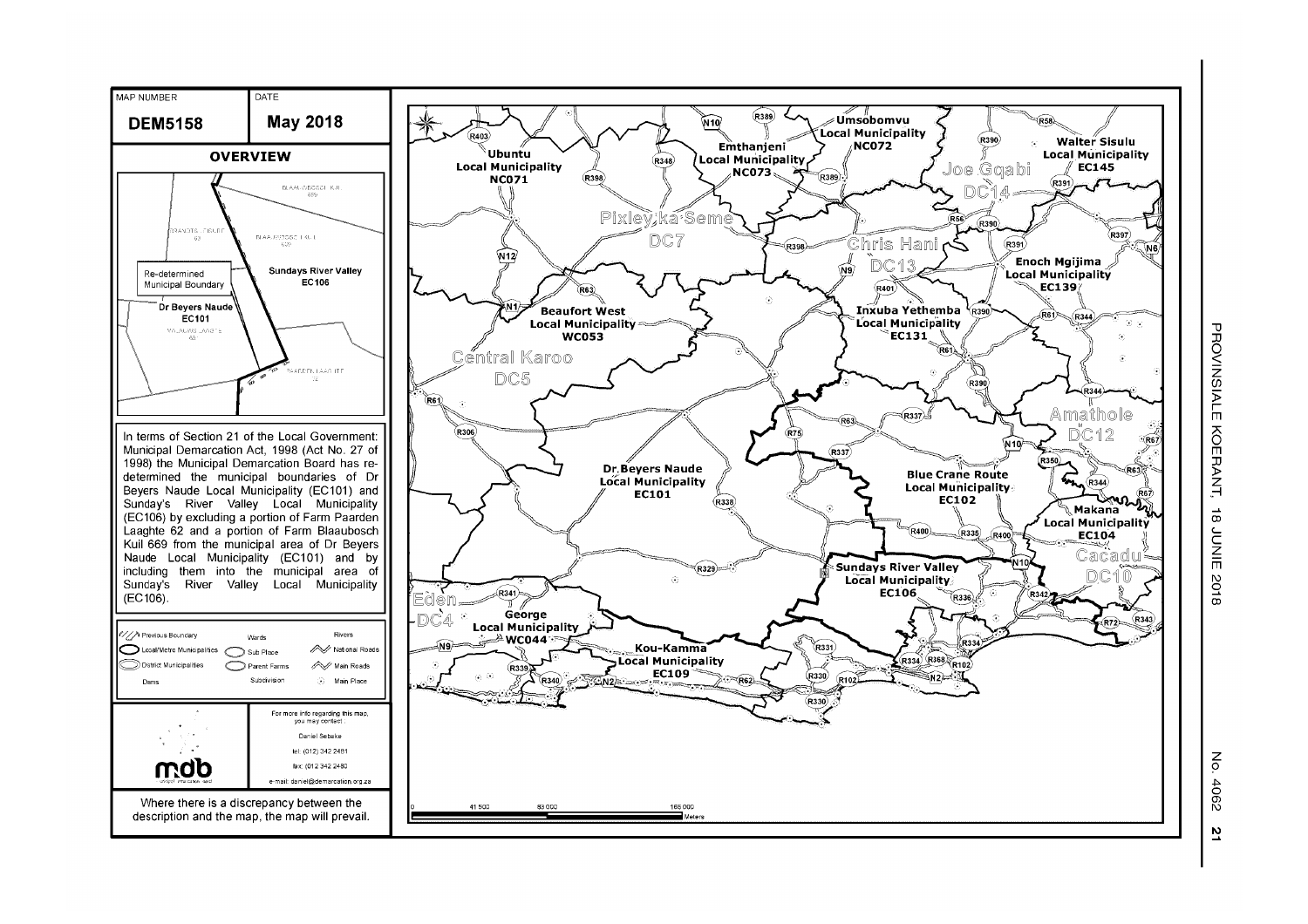ષ્ટ\ z o 4062

> <u>ቻ</u> NCIAL GAZETTE, 8 IOZ 3NN° 8

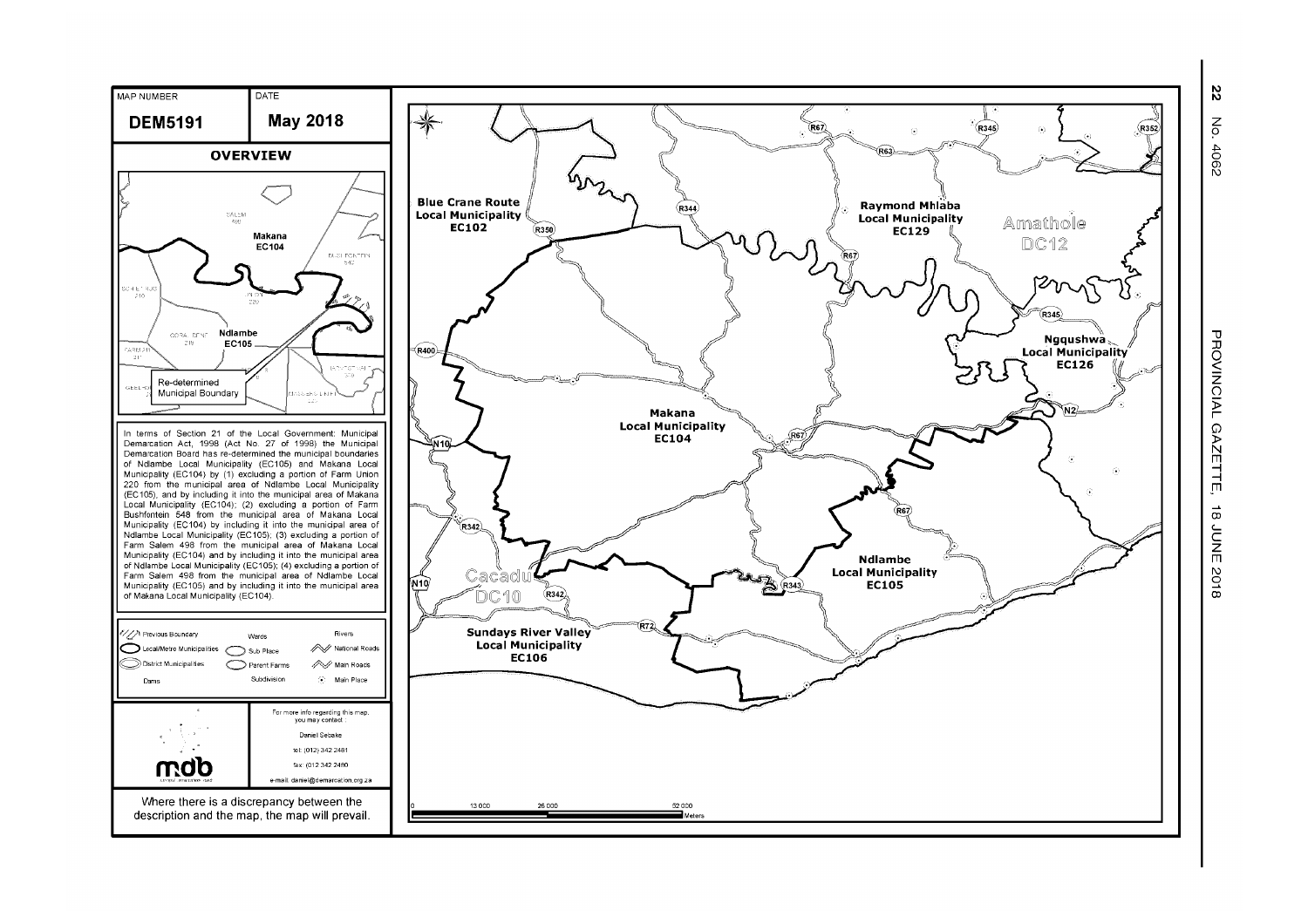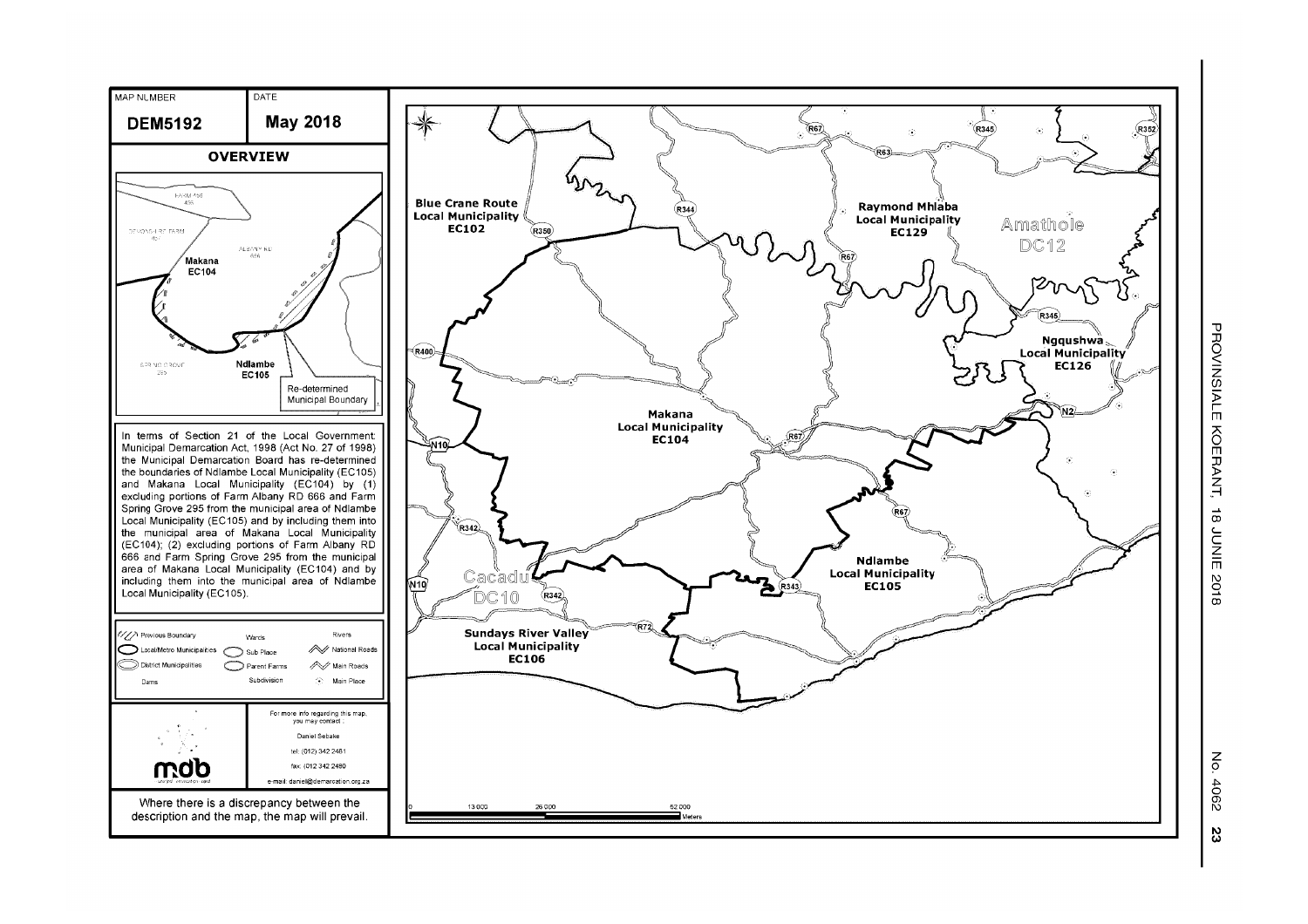

.<br>4 No. 4062

> ]<br>፱ NCIAL GAZETTE, 8 IOZ 3NN° 8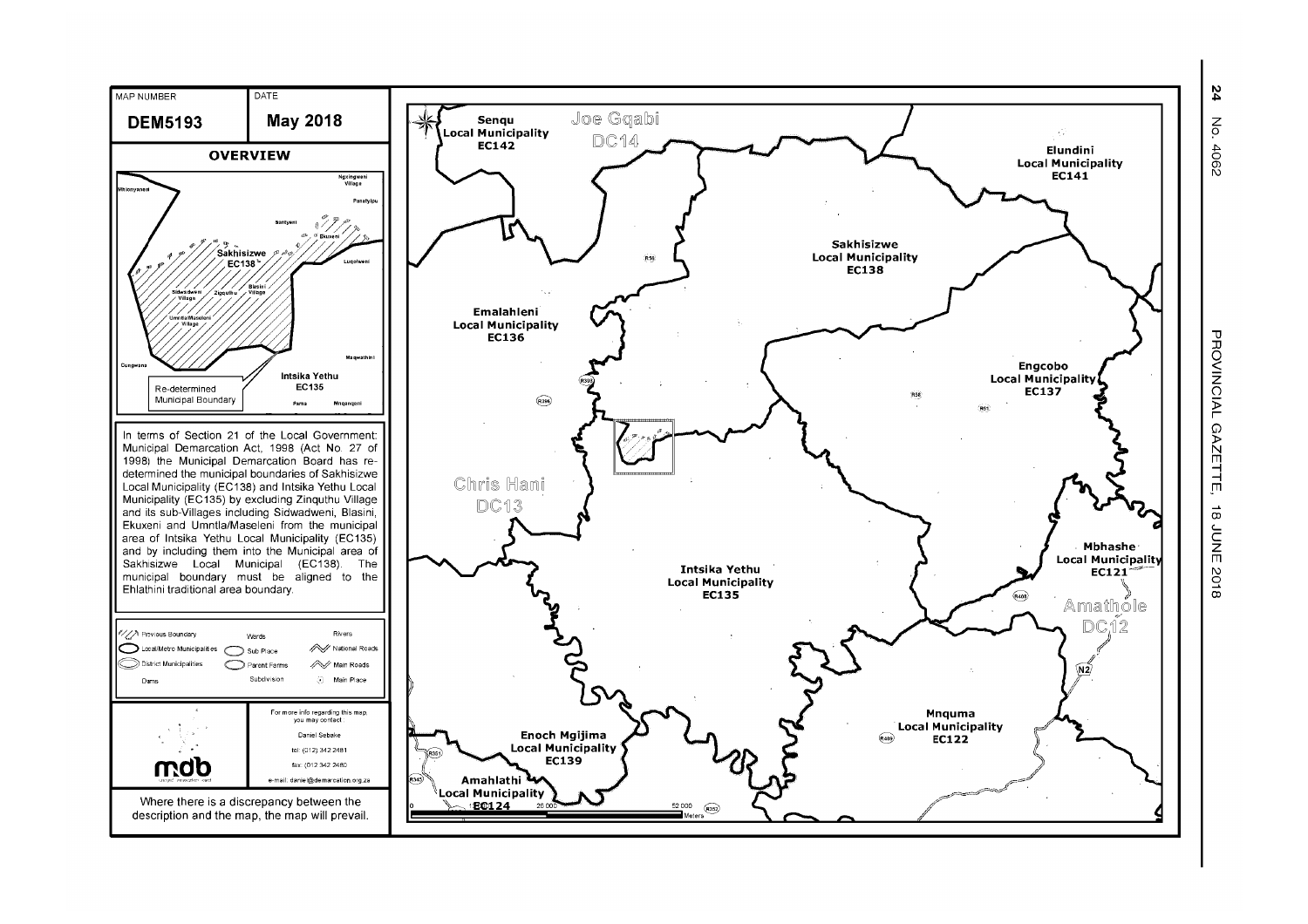### **PROVINCIAL NOTICE 104 OF 2018**



|                             |                      | the control of the season  |
|-----------------------------|----------------------|----------------------------|
| many of the Se              |                      |                            |
|                             | contract and a state |                            |
| the control for the control |                      |                            |
|                             |                      | Parkers and a committee of |
|                             |                      | Fox: Charles County        |

#### **PROMULGATION OF PROPERTY RATES LEVY**

Notice is hereby given in terms of the provisions of section 14 (2) of the Municipal Property Rates Act 6 of 2004 as Amended, that Matatiele Local Municipality shall levy the following rates with effect from 1 July 2018 for the financial year 2018/2019.

#### Property rates tariff is proposed to increase by 0% for the 2018/19 financial year as follows:

| Categories                                                                                                                                                                                              | Rate Randage/ Rand<br>Value c/R             | Ratio in relation<br>to<br>residential property |
|---------------------------------------------------------------------------------------------------------------------------------------------------------------------------------------------------------|---------------------------------------------|-------------------------------------------------|
| Residential property                                                                                                                                                                                    | 0.0095791                                   | 1:1                                             |
| Farm property as defined in Section<br>$8(2)$ (d)(i) and $8(2)$ (f) (i) of the Act<br>(being Farm property used for<br>agricultural purposes<br>and<br>smallholdings used for agricultural<br>purposes) | 0.0023948                                   | 1:0.25                                          |
| Agricultural property<br>used<br>predominantly for commercial and /<br>or industrial purposes                                                                                                           | 0.01150                                     | 1:1.2                                           |
| Smallholdings used predominantly<br>for commercial and / or industrial<br>purposes                                                                                                                      | 0.01150                                     | 1:1.2                                           |
| Commercial / Business properties                                                                                                                                                                        | 0.01150                                     | 1:1.2                                           |
| Industrial properties                                                                                                                                                                                   | 0.01150                                     | 1:1.2                                           |
| Service Infrastructure<br>Public<br>properties                                                                                                                                                          | 0.0023948                                   | 1:0.25                                          |
| Municipal properties                                                                                                                                                                                    | 0.01150                                     | 1:1.2                                           |
| <b>State Owned properties</b>                                                                                                                                                                           | 0.019158                                    | 1:2                                             |
| Vacant Land all categories                                                                                                                                                                              | 0.019158<br>December 2000 and 2000 Delayers | 1:2                                             |

#### **Exemptions and Rebates**

| Residential First R65 000 exempt | 0.0095791 | $0\%$ |
|----------------------------------|-----------|-------|
| 40% Rebate                       |           |       |
| Vacant Land                      | 0.019158  | $0\%$ |
| Commercial 15% exempt            | 0.01150   | $0\%$ |
| Government                       | 0.019158  | 0%    |
| Farms 70% rebate                 | 0.0023948 | $0\%$ |
| Industrial 15% rebate            | 0.01150   | $0\%$ |

For further enquiries regarding the above-mentioned amendment you are requested to contact the CFO, Mr. L. Ndzelu at telephone number (039) 737 8100 during normal office hours from 07:30 until 16:00.

#### **Dr. D. C. T. Nakin**

**MUNICIPAL MANAGER** 

**01 June 2018**